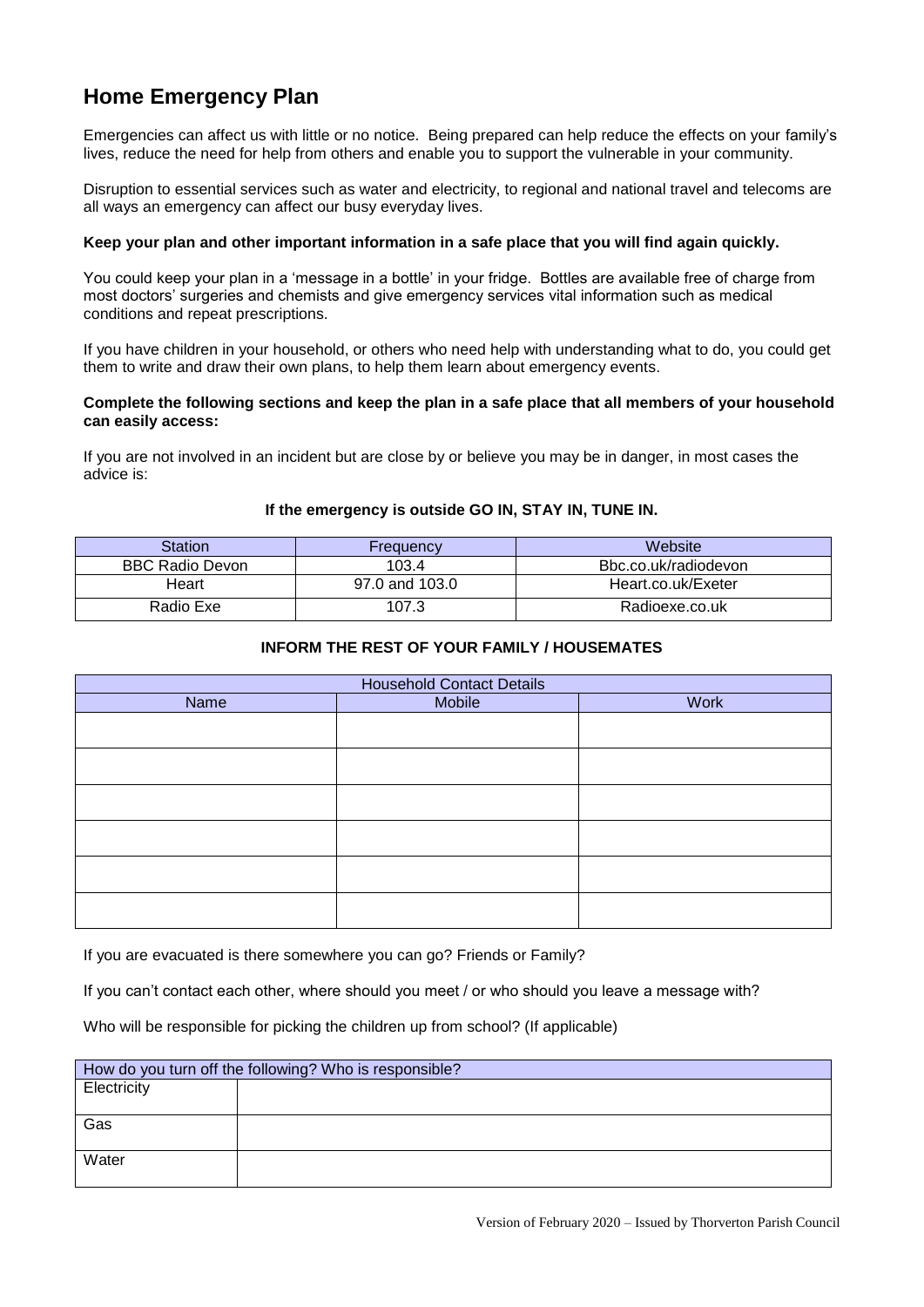# **KEY CONTACT NUMBERS**

| <b>Emergency Telephone Numbers</b> |              |                |  |
|------------------------------------|--------------|----------------|--|
| <b>Emergency Services</b>          | 999          | <b>Doctor</b>  |  |
| <b>NHS Direct</b>                  | 111          | School         |  |
| <b>Local Police Station</b>        | 101          | Home Insurance |  |
| <b>Local Authority</b>             | 01884 255255 |                |  |

| Useful Websites           |                                                |  |
|---------------------------|------------------------------------------------|--|
| Devon County Council      | www.devon.gov.uk and search Emergency Planning |  |
| <b>Environment Agency</b> | www.gov.uk/flood                               |  |
| <b>BBC Devon</b>          | www.bbc.co.uk/devon                            |  |
| National Flood Forum      | www.floodforum.org.uk                          |  |

| Q <sub>1</sub> | What are the risks to your home and the surrounding area? Are you at risk of flooding?                                                                                                                                                                                                                                                                                                                                                                                                                                                                                                                                                                                                             |
|----------------|----------------------------------------------------------------------------------------------------------------------------------------------------------------------------------------------------------------------------------------------------------------------------------------------------------------------------------------------------------------------------------------------------------------------------------------------------------------------------------------------------------------------------------------------------------------------------------------------------------------------------------------------------------------------------------------------------|
|                | To find out if you live in an area at risk from flooding, visit www.gov.uk/prepare-for-a-flood/find-out-if-<br>youre-at-risk where you can find out if your home is at risk and sign-up to Flood Warnings Direct (a<br>free service which sends you a message when there is a flood risk by telephone, mobile, email,<br>SMS text message, fax, or via a relative/friend).<br>You can also sign up by calling Floodline on 0345 988 1188 or Typetalk 0845 602 6340.<br>If you are in an area that may flood, have sandbags and boards ready to help stop water entering<br>through doors or air bricks. Where do you get these from? If you do not know, contact your Parish/<br>District Council. |
|                | Notes:                                                                                                                                                                                                                                                                                                                                                                                                                                                                                                                                                                                                                                                                                             |
|                |                                                                                                                                                                                                                                                                                                                                                                                                                                                                                                                                                                                                                                                                                                    |
|                |                                                                                                                                                                                                                                                                                                                                                                                                                                                                                                                                                                                                                                                                                                    |
| Q2             | Do all household members know how and when to call the emergency services? If they don't, give<br>them instructions on how to do this.                                                                                                                                                                                                                                                                                                                                                                                                                                                                                                                                                             |
|                | Notes:                                                                                                                                                                                                                                                                                                                                                                                                                                                                                                                                                                                                                                                                                             |
| Q <sub>3</sub> | How will you get out of the house / area if you need to escape? Think about what to do if a route is<br>blocked. If it is helpful, draw a plan of escape routes.                                                                                                                                                                                                                                                                                                                                                                                                                                                                                                                                   |
|                | Notes:                                                                                                                                                                                                                                                                                                                                                                                                                                                                                                                                                                                                                                                                                             |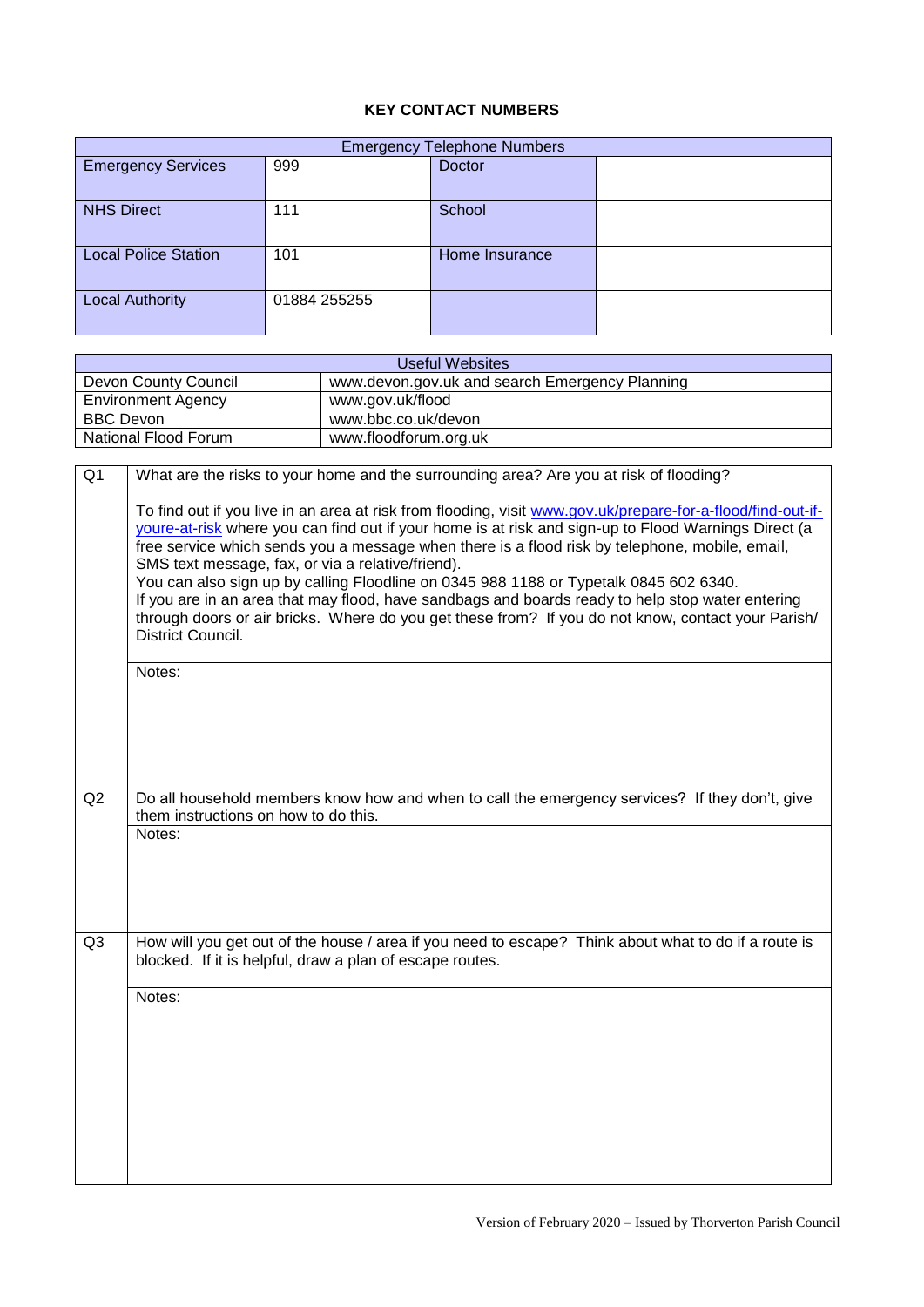| Q4             | What are the emergency procedures at your children's schools?<br>During an incident, it may not be safe to collect children from school. Schools have emergency<br>plans so pupils will be cared for. If you are still worried during an incident, contact the school first.<br>Notes:                                                                                                                                                                                                                                                 |
|----------------|----------------------------------------------------------------------------------------------------------------------------------------------------------------------------------------------------------------------------------------------------------------------------------------------------------------------------------------------------------------------------------------------------------------------------------------------------------------------------------------------------------------------------------------|
| Q <sub>5</sub> | Are there any elderly, disabled or vulnerable family members, friends and neighbours who might<br>need your help, or additional help from the emergency services? Information may not reach some<br>people as quickly. For example, Deaf and blind people and people who do not speak English or<br>have other communication difficulties.<br>How will you help them?<br>Does your Parish/District Council have a support scheme in place and are vulnerable neighbours<br>aware of it?<br>Notes:                                      |
| Q <sub>6</sub> | Where will you meet if you become separated - a nearby landmark or a friend's house? Also,<br>agree an alternative meeting place further away from your home.<br>Notes:                                                                                                                                                                                                                                                                                                                                                                |
| Q7             | In Case of Emergency (ICE) Contact Number<br>The emergency services are trained to check for a person's ICE contact number.<br>Think carefully about who you choose as an ICE contact because that person may need to give<br>consent for medical treatment. If you want more than one ICE contact, mark them as ICE1, ICE2<br>etc.<br>Put ICE contacts in all mobile phones, or on a card in wallets / purses. If your phone is password<br>protected then use the card method or make it visible on the 'start up' screen.<br>Notes: |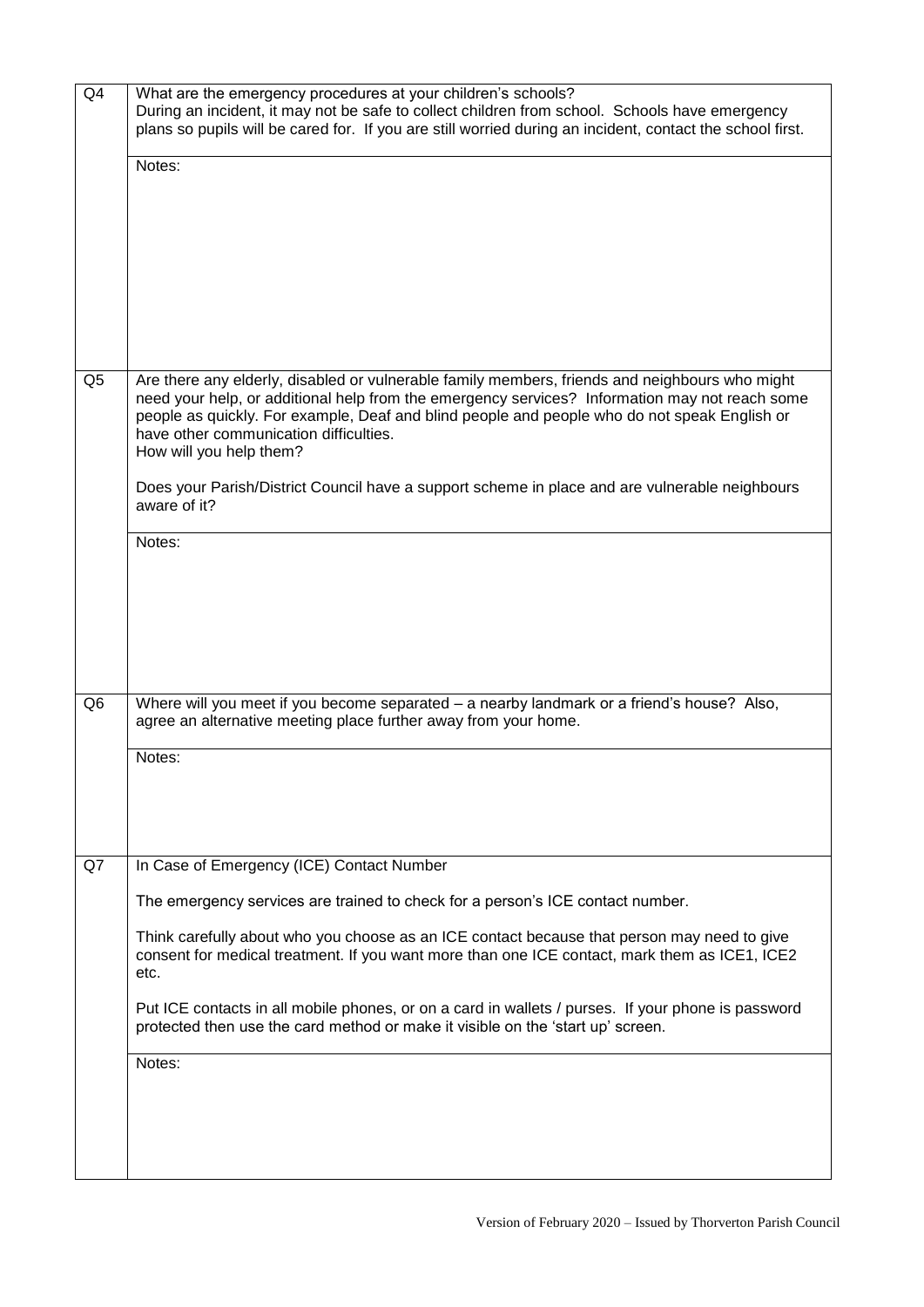| Q8             | Where is your safe, secure place for important documents (passport, birth and insurance certificates<br>etc.) and items of high sentimental value such as old family photos? Are these raised above<br>potential flood levels and easy to grab (in one box) if you need to take them with you? Is the box<br>fire-proof? Have you stored important computer records on a USB / disk? |
|----------------|--------------------------------------------------------------------------------------------------------------------------------------------------------------------------------------------------------------------------------------------------------------------------------------------------------------------------------------------------------------------------------------|
|                | Notes:                                                                                                                                                                                                                                                                                                                                                                               |
| Q <sub>9</sub> | Do you have emergency supplies (ideally in an 'emergency bag') that you can grab quickly? Where<br>are they kept?                                                                                                                                                                                                                                                                    |
|                | Notes:                                                                                                                                                                                                                                                                                                                                                                               |
| Q10            | How do you switch off water, gas and electric supplies in your home? Draw a plan if helpful.<br>Notes:                                                                                                                                                                                                                                                                               |
| Q11            |                                                                                                                                                                                                                                                                                                                                                                                      |
|                | Think about what you would do if you lost all power and communications (including satellite<br>communications such as mobile phones). Do you have a battery or wind-up FM Radio and camping<br>stove with fuel, for example? Make a note of the FM frequency of your local radio station.                                                                                            |
|                | Notes:                                                                                                                                                                                                                                                                                                                                                                               |
| Q12            | Does everyone in the household know how to make the home secure - locking doors and windows?<br>Do you keep keys in the same places so they can be found easily if it is dark; where are keys kept?                                                                                                                                                                                  |
|                | Notes:                                                                                                                                                                                                                                                                                                                                                                               |
|                |                                                                                                                                                                                                                                                                                                                                                                                      |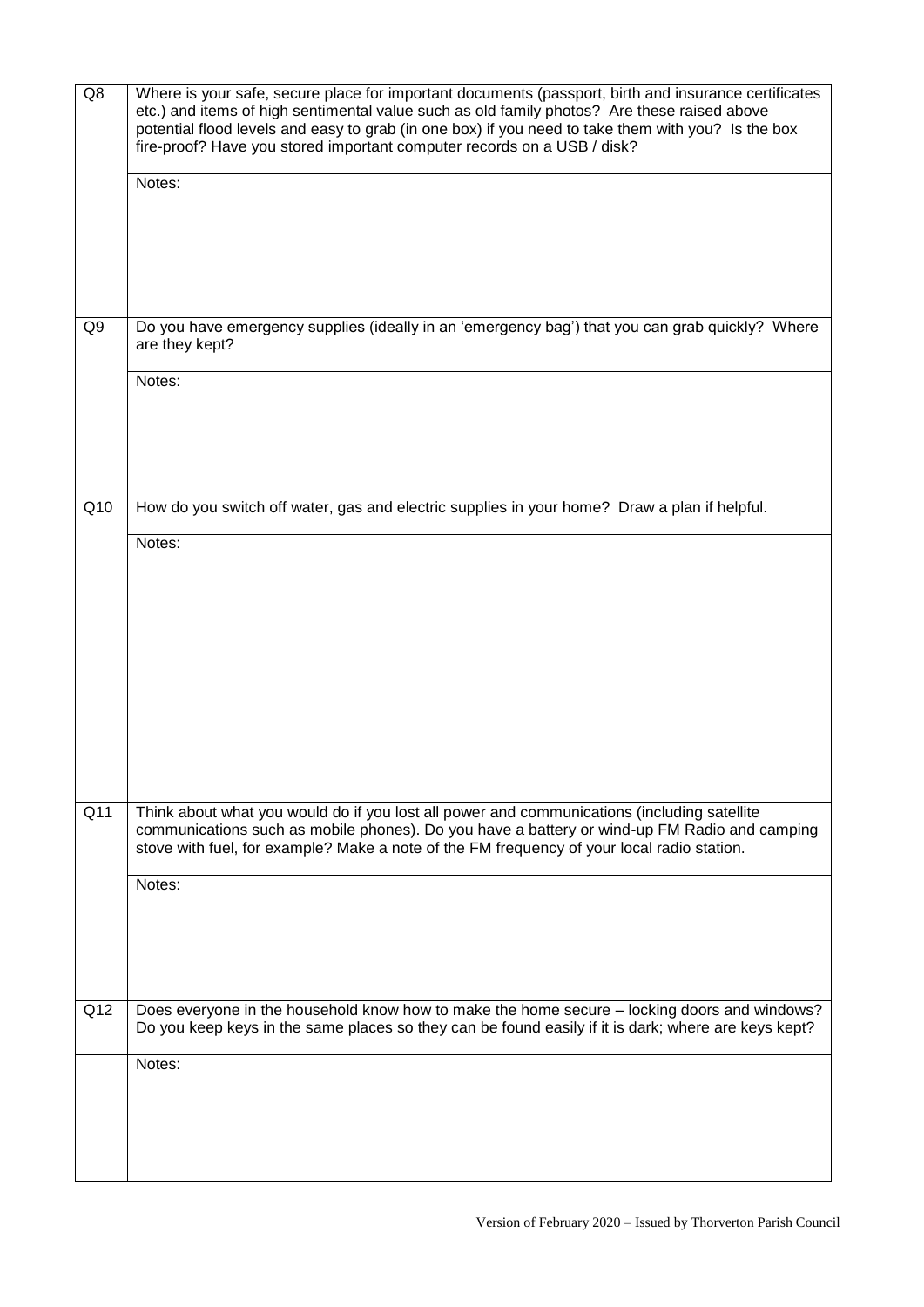| Q13 | Have you installed smoke detectors and a carbon monoxide detector? When did you last check<br>them?                                                                                                                                                                                                                                                                                                                                                                |
|-----|--------------------------------------------------------------------------------------------------------------------------------------------------------------------------------------------------------------------------------------------------------------------------------------------------------------------------------------------------------------------------------------------------------------------------------------------------------------------|
|     | If not, don't delay installing or checking them! They could save your life. If you need help or advice,<br>or to find out if you qualify for a free home safety visit, contact your local Fire and Rescue Service.                                                                                                                                                                                                                                                 |
|     | Notes:                                                                                                                                                                                                                                                                                                                                                                                                                                                             |
|     |                                                                                                                                                                                                                                                                                                                                                                                                                                                                    |
| Q14 | Have you got adequate home insurance? Who is your insurance provider and what is your<br>insurance policy number?                                                                                                                                                                                                                                                                                                                                                  |
|     | Notes:                                                                                                                                                                                                                                                                                                                                                                                                                                                             |
|     |                                                                                                                                                                                                                                                                                                                                                                                                                                                                    |
| Q15 | Do you keep in your kitchen cupboard enough bottled water, snacks, tinned or dried/packet food to<br>last three days? (how much do you need per person?). This will reduce the tendency for "panic<br>buying" during bad weather or strikes, which can be very disruptive. Check sell by dates every six<br>to twelve months.                                                                                                                                      |
|     | Notes:                                                                                                                                                                                                                                                                                                                                                                                                                                                             |
|     |                                                                                                                                                                                                                                                                                                                                                                                                                                                                    |
|     |                                                                                                                                                                                                                                                                                                                                                                                                                                                                    |
| Q16 | Have you made a list of medication, insurance policy numbers and important phone numbers such<br>as your doctor, insurance provider, Floodline, NHS Direct*, non-emergency number, gas and<br>electric supplier, vet, school, work and close friends/relatives? Make sure you carry this list at all<br>times, for example on a card in your purse or wallet, or mobile phone.<br>*If you have a 'smart' mobile phone, you could download the NHS Direct App form. |
|     | Notes:                                                                                                                                                                                                                                                                                                                                                                                                                                                             |
|     |                                                                                                                                                                                                                                                                                                                                                                                                                                                                    |
|     |                                                                                                                                                                                                                                                                                                                                                                                                                                                                    |
|     |                                                                                                                                                                                                                                                                                                                                                                                                                                                                    |
|     | Your emergency supplies                                                                                                                                                                                                                                                                                                                                                                                                                                            |
|     | It helps if you can grab these things quickly. Ideally make up an 'emergency bag'. Do not stop to<br>collect things if it puts you in danger!                                                                                                                                                                                                                                                                                                                      |
|     | These are things you probably carry at all times:                                                                                                                                                                                                                                                                                                                                                                                                                  |
|     | Essential keys (house / car).<br>Special daily items (for example, glasses / contact lenses / medication / aids).<br>List of medication. This is essential, please make a list!<br>Cash / debit / credit cards.<br>Essential items for babies, children and people you care for.                                                                                                                                                                                   |
|     | Mobile phone and charger.<br>Antibacterial hand gel and mini first aid kit.<br>Water and snacks.                                                                                                                                                                                                                                                                                                                                                                   |